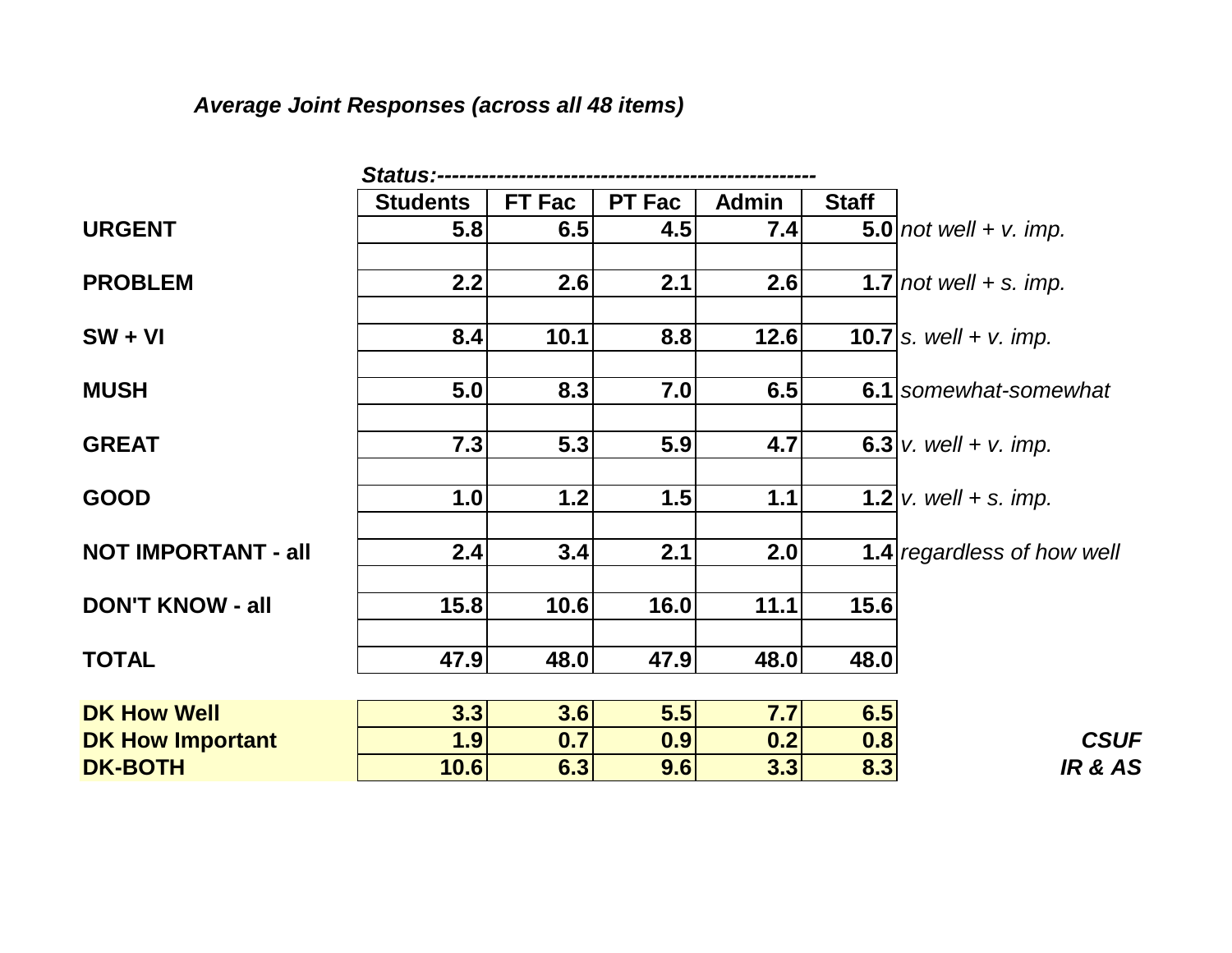|                            | <b>Students</b> | <b>FT Fac</b> | <b>PT Fac</b> | <b>Admin</b> | <b>Staff</b> |                                  |
|----------------------------|-----------------|---------------|---------------|--------------|--------------|----------------------------------|
| <b>URGENT</b>              | 12%             | 14%           | 9%            | 15%          |              | $10\%$   not well + v. imp.      |
| <b>PROBLEM</b>             | 5%              | 5%            | 4%            | 5%           |              | $4\%$ not well + s. imp.         |
| $SW + VI$                  | 18%             | 21%           | 18%           | 26%          |              | <b>22%</b>   s. well + v. imp.   |
| <b>MUSH</b>                | 10%             | 17%           | 15%           | 14%          |              | <b>13%</b> somewhat-somewhat     |
| <b>GREAT</b>               | 15%             | 11%           | 12%           | 10%          |              | 13% $v.$ well + s. imp.          |
| <b>GOOD</b>                | 2%              | 3%            | 3%            | 2%           |              | $3\%$ v. well + v. imp.          |
| <b>NOT IMPORTANT - all</b> | 5%              | 7%            | 4%            | 4%           |              | <b>3%</b> regardless of how well |
| <b>DON'T KNOW - all</b>    | 33%             | 22%           | 33%           | 23%          | 33%          |                                  |
| <b>TOTAL</b>               | 100%            | 100%          | 100%          | 100%         | 100%         |                                  |
| <b>DK How Well</b>         | 7%              | 8%            | 11%           | 16%          | 14%          |                                  |
| <b>DK How Important</b>    | 4%              | 1%            | 2%            | 0%           | 2%           | <b>CSUF</b>                      |
| <b>DK-BOTH</b>             | 22%             | 13%           | <b>20%</b>    | 7%           | 17%          | IR & AS                          |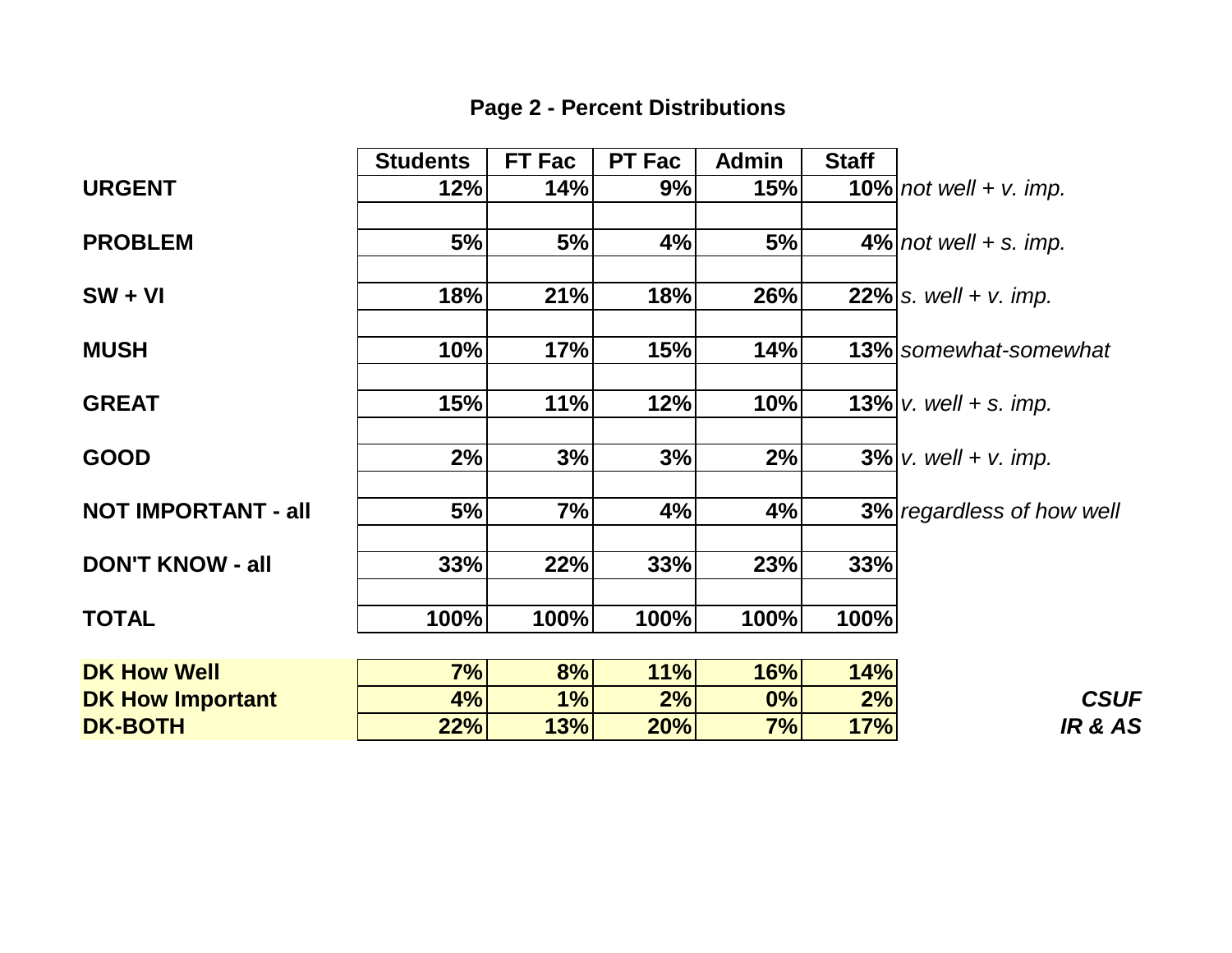### *Average Joint Responses (across all 48 items)*

### *Collapsed Categories*

|                         | <b>Status:-</b> |               |               |              |              |
|-------------------------|-----------------|---------------|---------------|--------------|--------------|
|                         | <b>Students</b> | <b>FT Fac</b> | <b>PT Fac</b> | <b>Admin</b> | <b>Staff</b> |
| <b>URGENT + PROBLEM</b> | 8.0             | 9.1           | 6.6           | 10.0         | 6.7          |
|                         |                 |               |               |              |              |
| $SW + VI & MUSH$        | 13.4            | 18.4          | 15.8          | 19.1         | 16.8         |
|                         |                 |               |               |              |              |
| <b>GREAT + GOOD</b>     | 8.3             | 6.5           | 7.4           | 5.8          | 7.5          |
|                         |                 |               |               |              |              |
| <b>NOT IMPORTANT</b>    | 2.4             | 3.4           | 2.1           | 2.0          | 1.4          |
|                         |                 |               |               |              |              |
| <b>DON'T KNOW - all</b> | 15.8            | 10.6          | 16.0          | 11.1         | 15.6         |
|                         |                 |               |               |              |              |
| <b>TOTAL</b>            | 47.9            | 48.0          | 47.9          | 48.0         | 48.0         |

*CSUF IR & AS*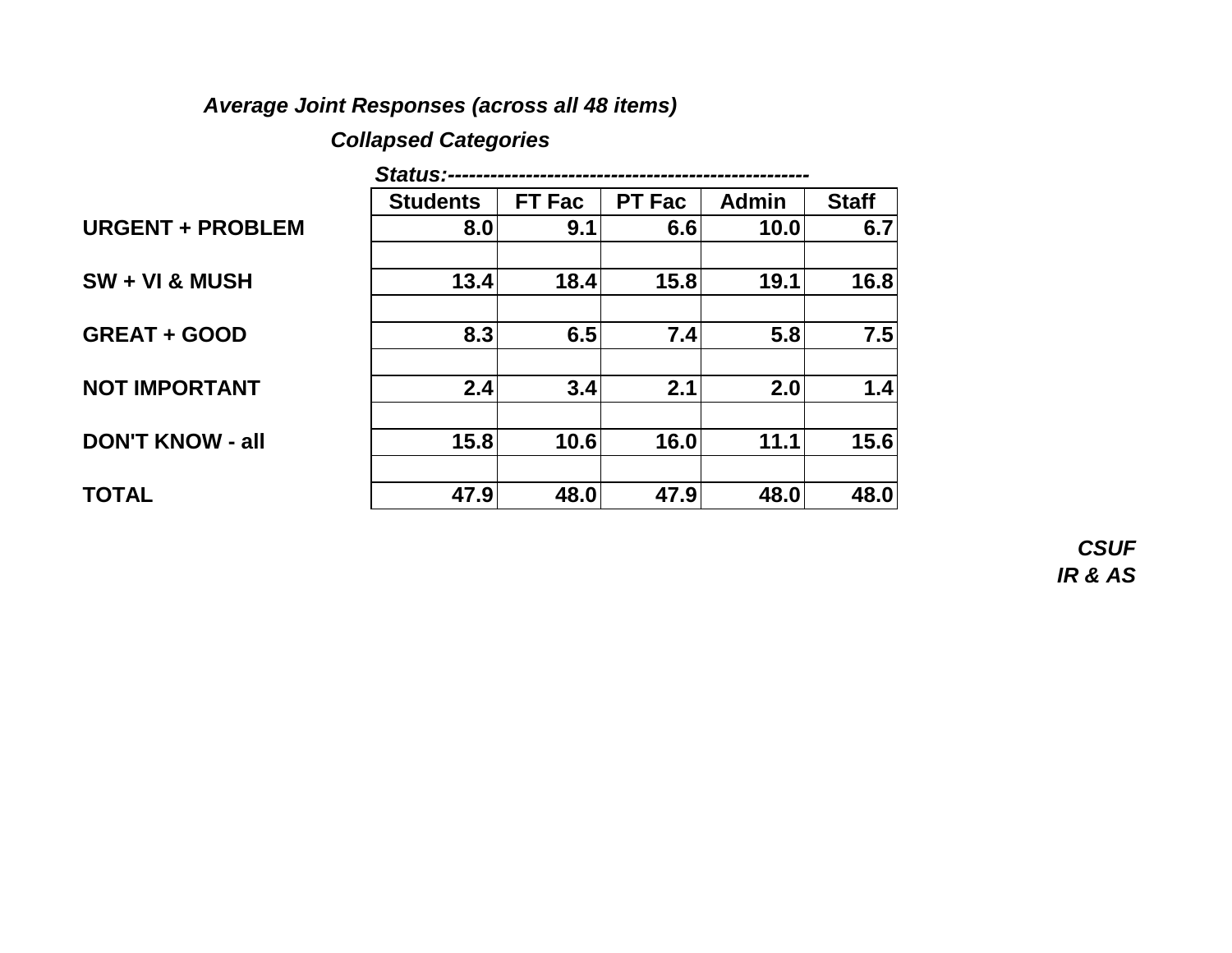|                           | <b>Students</b> | <b>Admin</b> | <b>Staff</b> | <b>PT Fac</b> | <b>FT Fac</b> |
|---------------------------|-----------------|--------------|--------------|---------------|---------------|
| <b>URGENT + PROBLEM</b>   | 17%             | 19%          | 14%          | 21%           | 14%           |
| <b>SW + VI &amp; MUSH</b> | 28%             | 38%          | 33%          | 40%           | 35%           |
| <b>GREAT + GOOD</b>       | 17%             | 14%          | 15%          | 12%           | 16%           |
| <b>NOT IMPORTANT</b>      | 5%              | 7%           | 4%           | 4%            | 3%            |
| <b>DON'T KNOW - all</b>   | 33%             | 22%          | 33%          | 23%           | 33%           |
| TOTAL                     | 100%            | 100%         | 100%         | 100%          | 100%          |

*CSUF IR & AS*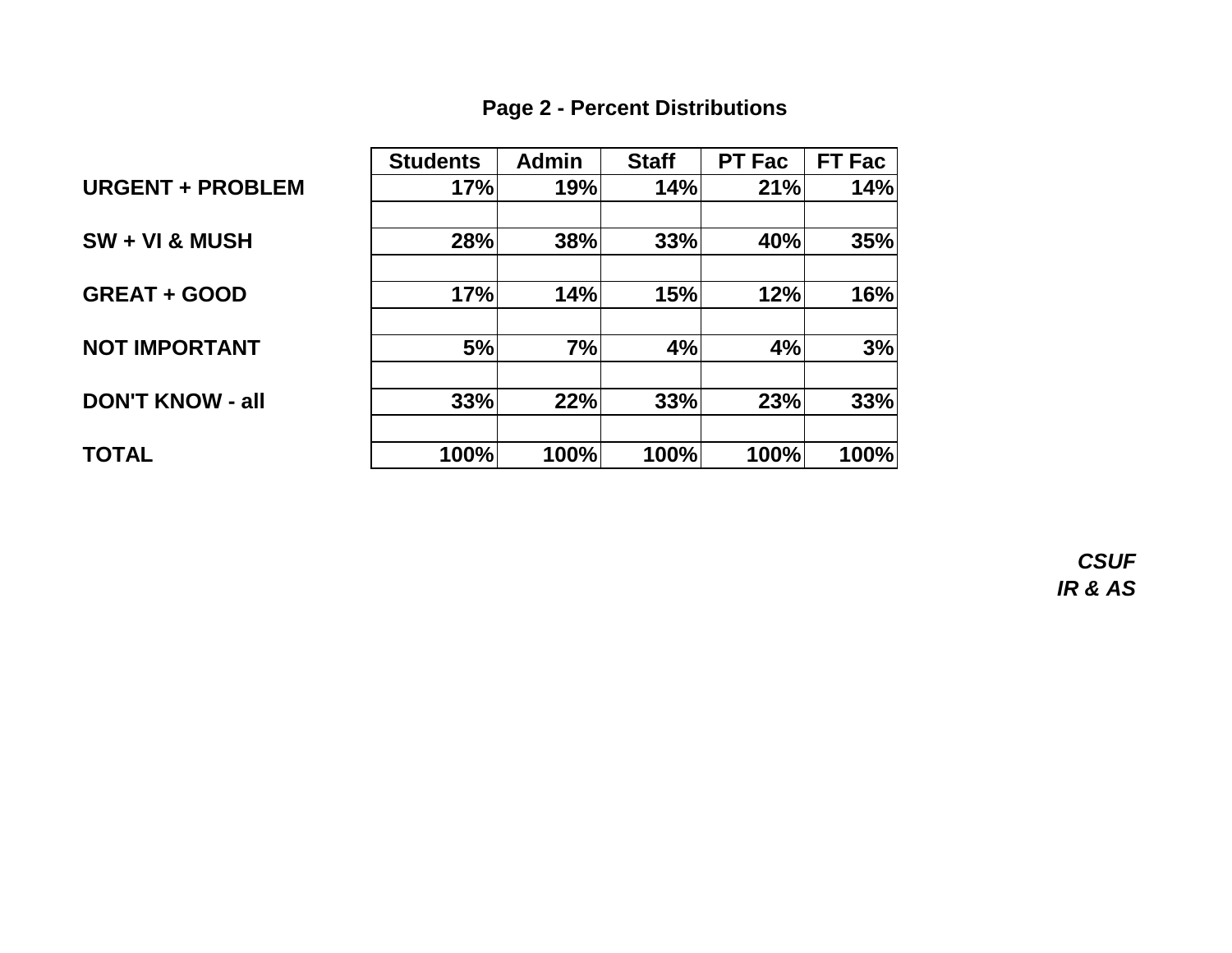### *Average Joint Responses (across all 6 items)*

#### *ADDRESSING NEEDS OF STUDENTS*

|                            | <b>Status:-----</b> |        |               |              |              |                                |
|----------------------------|---------------------|--------|---------------|--------------|--------------|--------------------------------|
|                            | <b>Students</b>     | FT Fac | <b>PT Fac</b> | <b>Admin</b> | <b>Staff</b> |                                |
| <b>URGENT</b>              | 0.7                 | 0.5    | 0.4           | 0.5          |              | $0.4$   not well + v. imp.     |
| <b>PROBLEM</b>             | 0.2                 | 0.1    | 0.1           | 0.1          |              | $0.0$  not well + s. imp.      |
| $SW + VI$                  | 1.4                 | 1.4    | 1.2           | 1.7          |              | <b>1.8</b> s. well + v. imp.   |
| <b>MUSH</b>                | 0.7                 | 0.9    | 0.7           | 0.5          |              | 0.6 somewhat-somewhat          |
| <b>GREAT</b>               | 1.2                 | 0.9    | 0.9           | 1.1          |              | <b>1.1</b>   v. well + v. imp. |
| <b>GOOD</b>                | 0.2                 | 0.2    | 0.3           | 0.2          |              | <b>0.2</b> v. well + s. imp.   |
| <b>NOT IMPORTANT - all</b> | 0.4                 | 0.5    | 0.2           | 0.3          |              | 0.1 regardless of how well     |
| <b>DON'T KNOW - all</b>    | 1.2                 | 1.6    | 2.2           | 1.6          | 1.8          |                                |
| <b>TOTAL</b>               | 6.0                 | 6.1    | 6.0           | 6.0          | 6.0          |                                |
| <b>DK How Well</b>         | 0.5                 | 0.9    | 1.3           | 1.2          | 0.9          |                                |
| <b>DK How Important</b>    | 0.2                 | 0.1    | 0.1           | 0.0          | 0.1          | <b>CSUF</b>                    |
| <b>DK-BOTH</b>             | 0.5                 | 0.6    | 0.8           | 0.4          | 0.8          | <b>IR &amp; AS</b>             |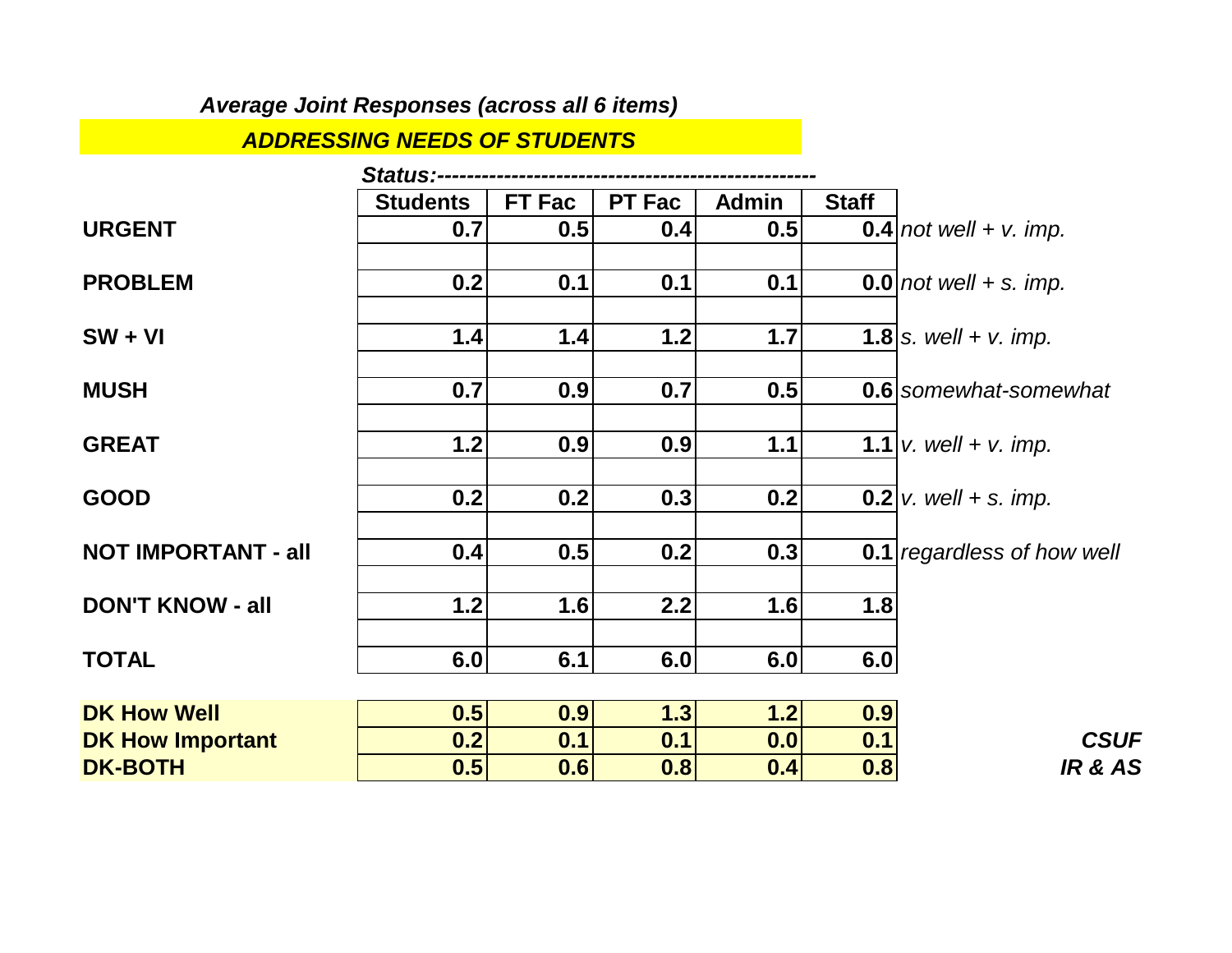|                                     | <b>Page 2 - Percent Distributions</b> |               |               |              |              |                              |
|-------------------------------------|---------------------------------------|---------------|---------------|--------------|--------------|------------------------------|
| <b>ADDRESSING NEEDS OF STUDENTS</b> |                                       |               |               |              |              |                              |
|                                     | <b>Students</b>                       | <b>FT Fac</b> | <b>PT Fac</b> | <b>Admin</b> | <b>Staff</b> |                              |
| <b>URGENT</b>                       | 12%                                   | 8%            | 7%            | 8%           |              | $7\%$   not well + v. imp.   |
| <b>PROBLEM</b>                      | 3%                                    | 2%            | 2%            | 2%           |              | $0\%$ not well + s. imp.     |
| $SW + VI$                           | 23%                                   | 23%           | 20%           | 28%          |              | $30\%$ s. well + v. imp.     |
| <b>MUSH</b>                         | 12%                                   | 15%           | 12%           | 8%           |              | <b>10%</b> somewhat-somewhat |
| <b>GREAT</b>                        | 20%                                   | 15%           | 15%           | 18%          |              | 18% $v.$ well + s. imp.      |
| <b>GOOD</b>                         | 3%                                    | 3%            | 5%            | 3%           |              | $3\%$ v. well + v. imp.      |
| <b>NOT IMPORTANT - all</b>          | 7%                                    | 8%            | 3%            | 5%           |              | 2% regardless of how well    |
| <b>DON'T KNOW - all</b>             | 20%                                   | 26%           | 37%           | 27%          | 30%          |                              |
| <b>TOTAL</b>                        | 100%                                  | 100%          | 100%          | 100%         | 100%         |                              |
| <b>DK How Well</b>                  | 8%                                    | 15%           | 22%           | 20%          | 15%          |                              |
| <b>DK How Important</b>             | 3%                                    | 2%            | 2%            | 0%           | 2%           | <b>CSUF</b>                  |
| <b>DK-BOTH</b>                      | 8%                                    | 10%           | 13%           | 7%           | 13%          | <b>IR &amp; AS</b>           |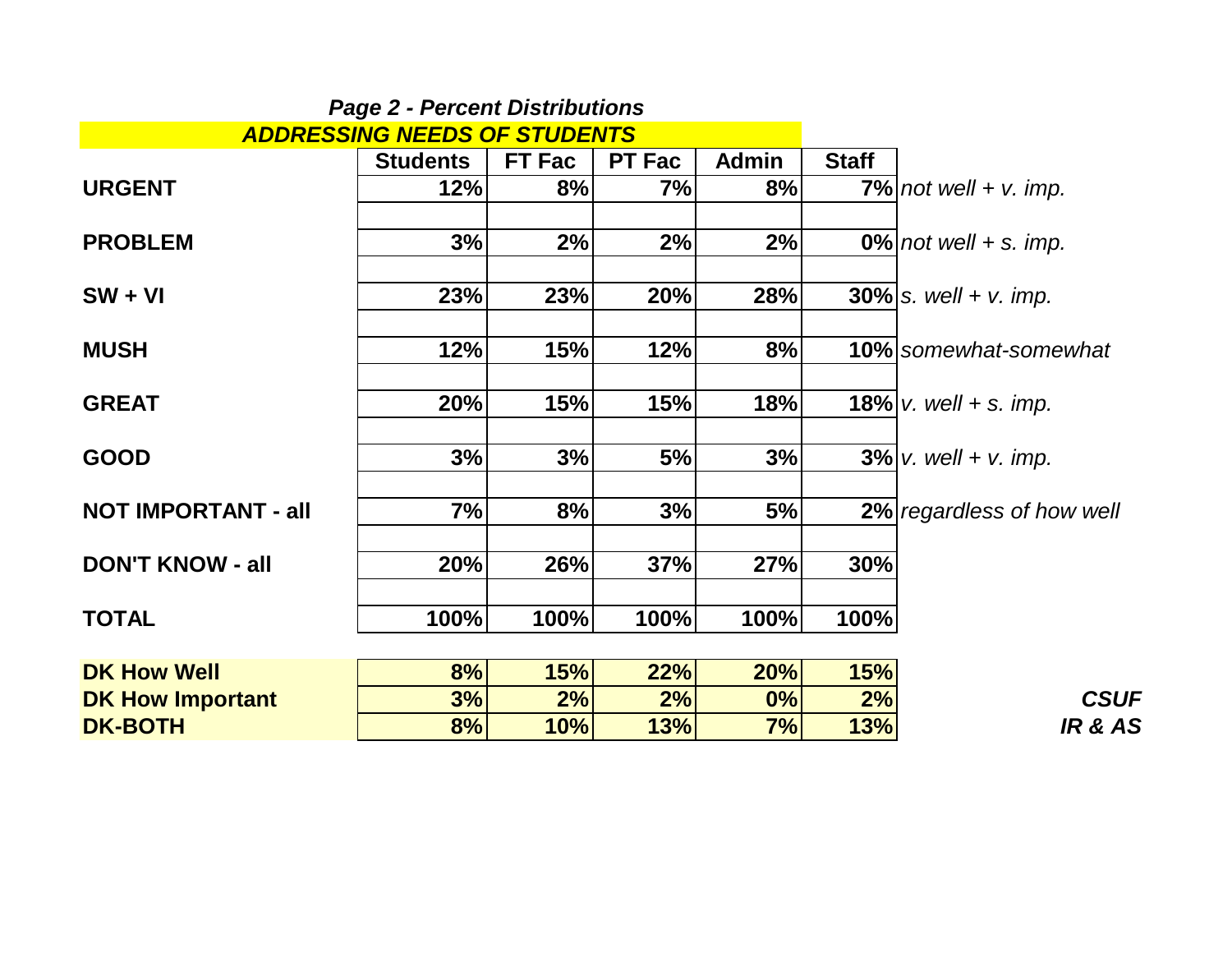### *Average Joint Responses (across all 8 items)*

#### *ENSURING STUDENT LEARNING*

|                            | <b>Status:--</b> |        |               |              |              |                                |
|----------------------------|------------------|--------|---------------|--------------|--------------|--------------------------------|
|                            | <b>Students</b>  | FT Fac | <b>PT Fac</b> | <b>Admin</b> | <b>Staff</b> |                                |
| <b>URGENT</b>              | 1.0              | 1.2    | $1.2$         | 0.9          |              | $0.7$ not well + v. imp.       |
| <b>PROBLEM</b>             | 0.5              | 0.4    | 0.4           | 0.3          |              | $0.2$   not well + s. imp.     |
| $SW + VI$                  | 1.9              | 2.2    | 2.1           | 2.6          |              | <b>1.9</b> s. well + v. imp.   |
| <b>MUSH</b>                | 0.9              | 1.4    | 1.1           | 0.8          |              | 0.9 somewhat-somewhat          |
| <b>GREAT</b>               | 1.4              | 0.8    | 1.1           | 0.4          |              | <b>0.9</b> v. well + v. imp.   |
| <b>GOOD</b>                | 0.3              | 0.2    | 0.2           | 0.1          |              | <b>0.1</b>   v. well + s. imp. |
| <b>NOT IMPORTANT - all</b> | 0.5              | 0.6    | 0.1           | 0.3          |              | 0.2 regardless of how well     |
| <b>DON'T KNOW - all</b>    | 1.3              | 1.1    | 1.8           | 2.5          | 3.1          |                                |
| <b>TOTAL</b>               | 7.8              | 7.9    | 8.0           | 7.9          | 8.0          |                                |
| <b>DK How Well</b>         | 0.3              | 0.5    | 1.0           | 2.0          | 1.6          |                                |
| <b>DK How Important</b>    | 0.3              | 0.1    | 0.1           | 0.0          | 0.1          | <b>CSUF</b>                    |
| <b>DK-BOTH</b>             | 0.7              | 0.5    | 0.7           | 0.5          | 1.4          | <b>IR &amp; AS</b>             |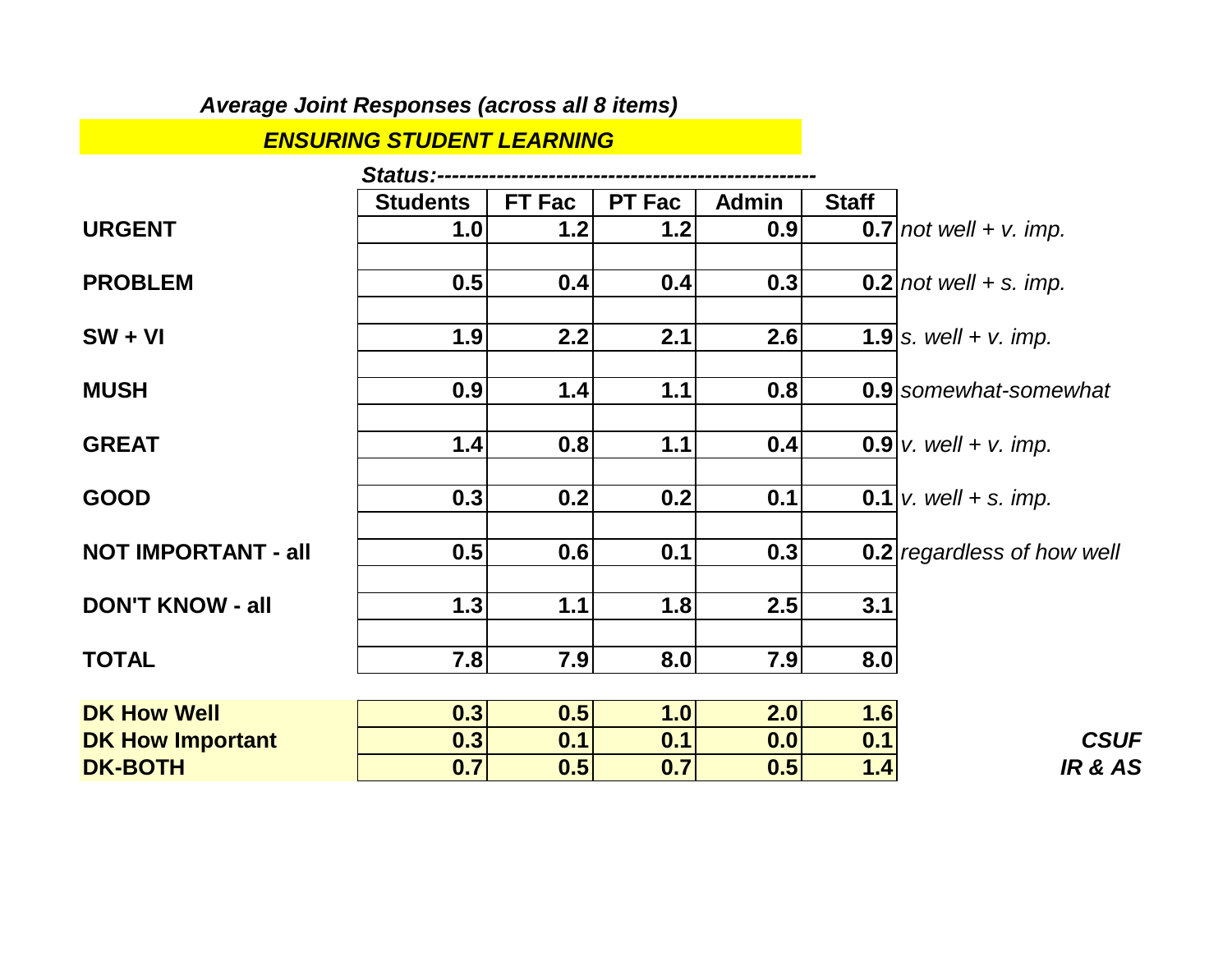| <b>ENSURING STUDENT LEARNING</b> |                 |               |               |              |              |                                            |
|----------------------------------|-----------------|---------------|---------------|--------------|--------------|--------------------------------------------|
|                                  | <b>Students</b> | <b>FT Fac</b> | <b>PT Fac</b> | <b>Admin</b> | <b>Staff</b> |                                            |
| <b>URGENT</b>                    | 13%             | 15%           | 15%           | 11%          |              | $9\%$   not well + v. imp.                 |
| <b>PROBLEM</b>                   | 6%              | 5%            | 5%            | 4%           |              | $3\%$ not well + s. imp.                   |
| $SW + VI$                        | 24%             | 28%           | 26%           | 33%          |              | <b>24%</b> <i>s.</i> well + <i>v.</i> imp. |
| <b>MUSH</b>                      | 12%             | 18%           | 14%           | 10%          |              | 11% somewhat-somewhat                      |
| <b>GREAT</b>                     | 18%             | 10%           | 14%           | 5%           |              | <b>11%</b> $ v.$ well + v. imp.            |
| <b>GOOD</b>                      | 4%              | 3%            | 3%            | 1%           |              | <b>1%</b> $v.$ well + s. imp.              |
| <b>NOT IMPORTANT - all</b>       | 6%              | 8%            | 1%            | 4%           |              | <b>3%</b> regardless of how well           |
| <b>DON'T KNOW - all</b>          | 17%             | 14%           | 23%           | 32%          | 39%          |                                            |
| <b>TOTAL</b>                     | 100%            | 100%          | 100%          | 100%         | 100%         |                                            |
| <b>DK How Well</b>               | 4%              | 6%            | 13%           | 25%          | 20%          |                                            |
| <b>DK How Important</b>          | 4%              | 1%            | 1%            | 0%           | 1%           | <b>CSUF</b>                                |
| <b>DK-BOTH</b>                   | 9%              | 6%            | 9%            | 6%           | 18%          | <b>IR &amp; AS</b>                         |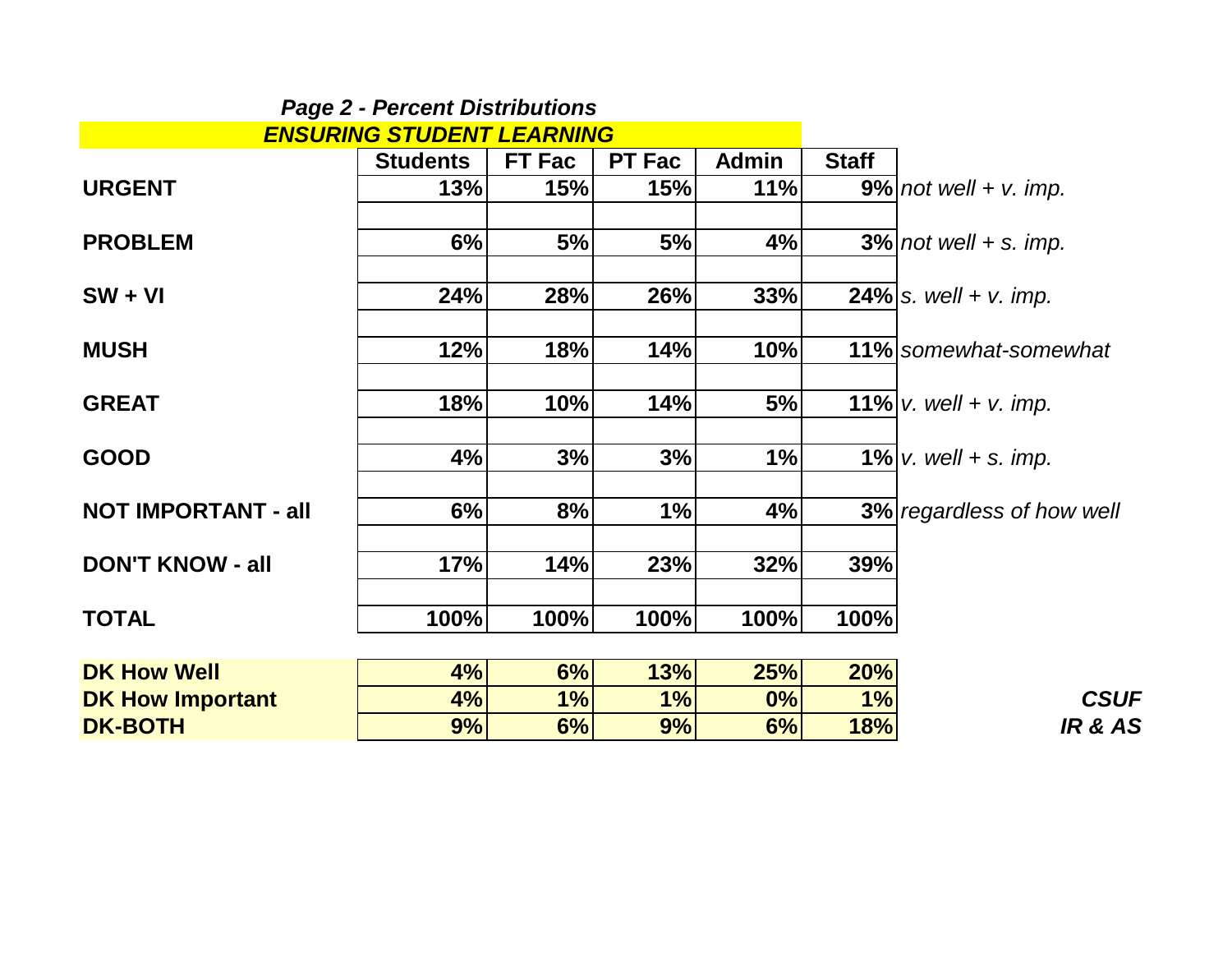### *Average Joint Responses (across all 7 items)*

#### *FACULTY EXCELLENCE*

|                            | <b>Status:-----</b> |        |               |              |              |                                       |
|----------------------------|---------------------|--------|---------------|--------------|--------------|---------------------------------------|
|                            | <b>Students</b>     | FT Fac | <b>PT Fac</b> | <b>Admin</b> | <b>Staff</b> |                                       |
| <b>URGENT</b>              | 0.9                 | 1.2    | 0.7           | 0.9          |              | $0.6$   not well + v. imp.            |
| <b>PROBLEM</b>             | 0.3                 | 0.3    | 0.3           | 0.3          |              | $0.2$ not well + s. imp.              |
| $SW + VI$                  | 1.3                 | 2.0    | 1.7           | 1.6          |              | <b>1.4</b> s. well + v. imp.          |
| <b>MUSH</b>                | 0.6                 | 1.1    | 1.0           | 0.8          |              | <b>0.7</b> somewhat-somewhat          |
| <b>GREAT</b>               | 1.0                 | 1.0    | 0.9           | 0.6          |              | <b>0.6</b> v. well + v. imp.          |
| <b>GOOD</b>                | 0.1                 | 0.2    | 0.2           | 0.1          |              | <b>0.2</b>   <i>v.</i> well + s. imp. |
| <b>NOT IMPORTANT - all</b> | 0.3                 | 0.5    | 0.4           | 0.2          |              | <b>0.1</b> regardless of how well     |
| <b>DON'T KNOW - all</b>    | 2.5                 | 0.7    | 1.7           | 2.4          | 3.2          |                                       |
| <b>TOTAL</b>               | 7.0                 | 7.0    | 6.9           | 6.9          | 7.0          |                                       |
| <b>DK How Well</b>         | 0.6                 | 0.3    | 0.7           | 1.6          | 1.4          |                                       |
| <b>DK How Important</b>    | 0.3                 | 0.1    | 0.2           | 0.1          | 0.1          | <b>CSUF</b>                           |
| <b>DK-BOTH</b>             | 1.7                 | 0.3    | 0.8           | 0.7          | 1.7          | <b>IR &amp; AS</b>                    |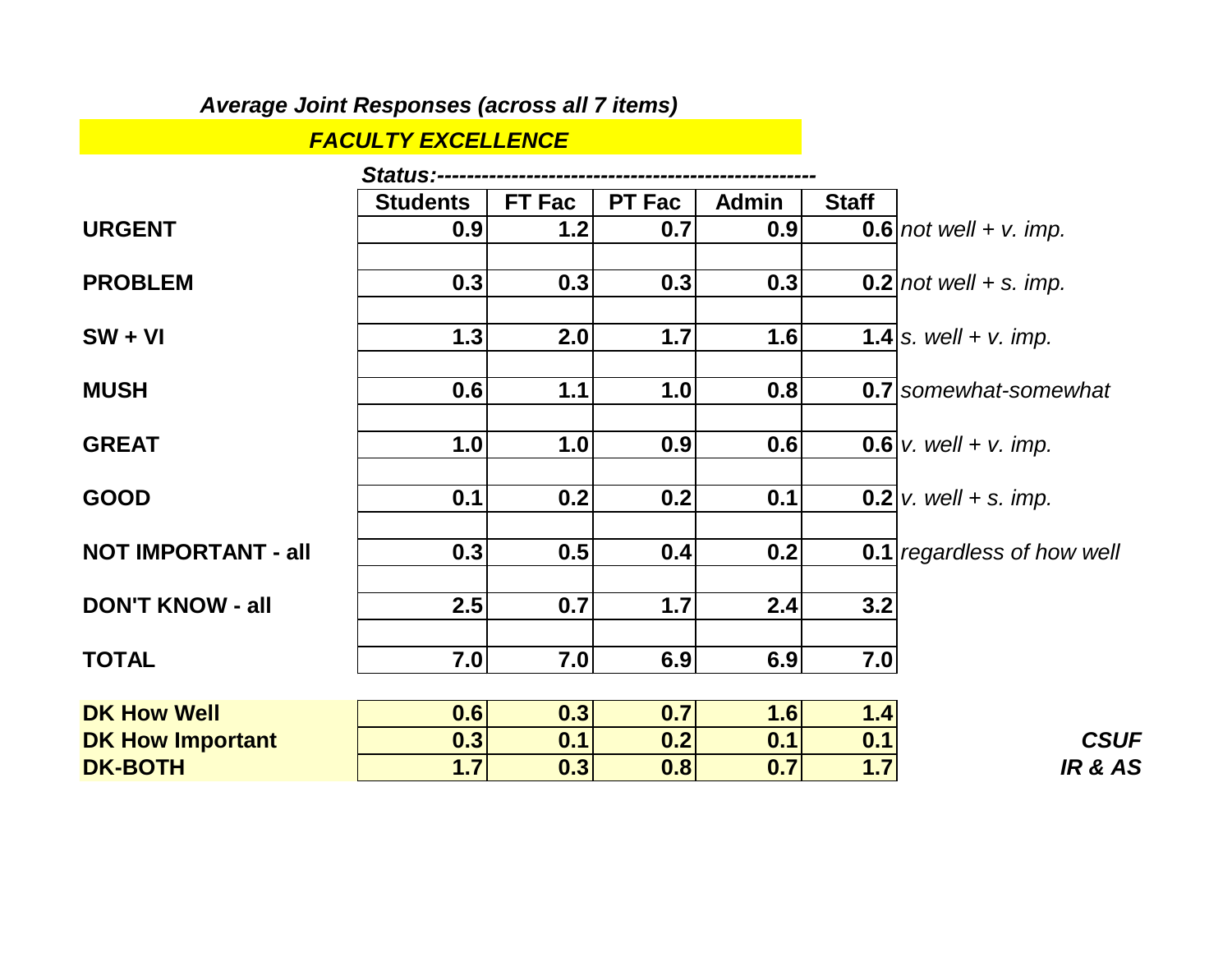| <b>FACULTY EXCELLENCE</b>  |                 |        |               |              |              |                              |
|----------------------------|-----------------|--------|---------------|--------------|--------------|------------------------------|
|                            | <b>Students</b> | FT Fac | <b>PT Fac</b> | <b>Admin</b> | <b>Staff</b> |                              |
| <b>URGENT</b>              | 13%             | 17%    | 10%           | 13%          |              | $9\%$   not well + v. imp.   |
| <b>PROBLEM</b>             | 4%              | 4%     | 4%            | 4%           |              | $3\%$ not well + s. imp.     |
| $SW + VI$                  | 19%             | 29%    | 25%           | 23%          |              | <b>20%</b> s. well + v. imp. |
| <b>MUSH</b>                | 9%              | 16%    | 14%           | 12%          |              | <b>10%</b> somewhat-somewhat |
| <b>GREAT</b>               | 14%             | 14%    | 13%           | 9%           |              | $9\%$ v. well + v. imp.      |
| <b>GOOD</b>                | 1%              | 3%     | 3%            | 1%           |              | $3\%$ v. well + s. imp.      |
| <b>NOT IMPORTANT - all</b> | 4%              | 7%     | 6%            | 3%           |              | 1% regardless of how well    |
| <b>DON'T KNOW - all</b>    | 36%             | 10%    | 25%           | 35%          | 46%          |                              |
| <b>TOTAL</b>               | 100%            | 100%   | 100%          | 100%         | 100%         |                              |
| <b>DK How Well</b>         | 9%              | 4%     | 10%           | 23%          | 20%          |                              |
| <b>DK How Important</b>    | 4%              | 1%     | 3%            | 1%           | 1%           | <b>CSUF</b>                  |
| <b>DK-BOTH</b>             | 24%             | 4%     | 12%           | 10%          | 24%          | <b>IR &amp; AS</b>           |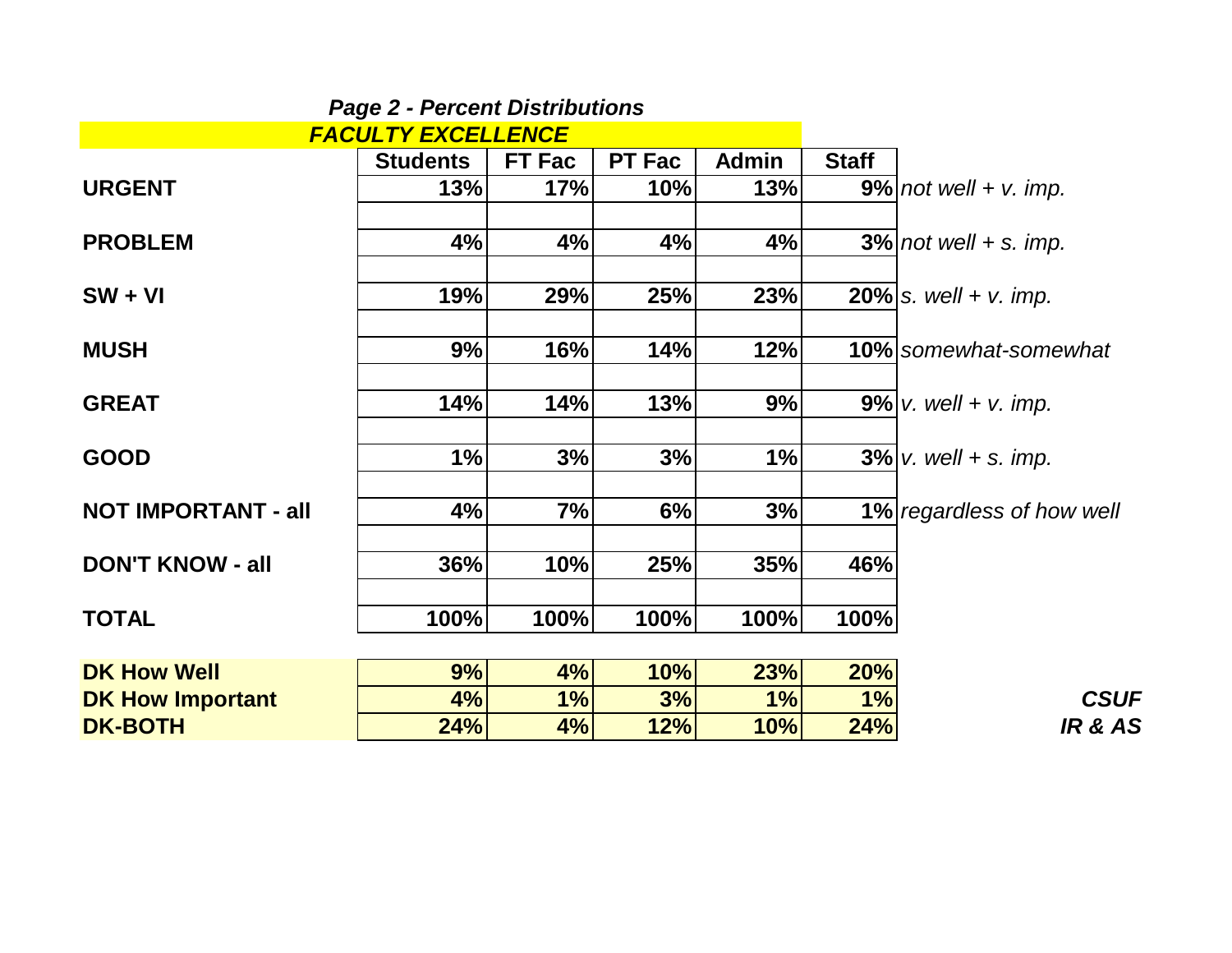### *Average Joint Responses (across all 5 items)*

#### *STAFF EXCELLENCE*

|                            | <b>Status:----</b> |        |               |              |              |                                              |
|----------------------------|--------------------|--------|---------------|--------------|--------------|----------------------------------------------|
|                            | <b>Students</b>    | FT Fac | <b>PT Fac</b> | <b>Admin</b> | <b>Staff</b> |                                              |
| <b>URGENT</b>              | 0.4                | 0.6    | 0.4           | 1.0          |              | 1.2 not well + $v$ . imp.                    |
| <b>PROBLEM</b>             | 0.1                | 0.3    | 0.2           | 0.5          |              | $0.3$ not well + s. imp.                     |
| $SW + VI$                  | 0.6                | 0.8    | 0.5           | 1.2          |              | <b>1.3</b> <i>s. well</i> + <i>v. imp.</i>   |
| <b>MUSH</b>                | 0.4                | 0.8    | 0.8           | 0.8          |              | <b>0.7</b> somewhat-somewhat                 |
| <b>GREAT</b>               | 0.5                | 0.5    | 0.7           | 0.5          |              | <b>0.7</b>   <i>v.</i> well + <i>v.</i> imp. |
| <b>GOOD</b>                | 0.1                | 0.1    | 0.2           | 0.1          |              | <b>0.1</b>   v. well + s. imp.               |
| <b>NOT IMPORTANT - all</b> | 0.1                | 0.3    | 0.3           | 0.2          |              | 0.2 regardless of how well                   |
| <b>DON'T KNOW - all</b>    | 2.8                | 1.6    | 2.0           | 0.6          | 0.6          |                                              |
| <b>TOTAL</b>               | 5.0                | 5.0    | 5.1           | 4.9          | 5.1          |                                              |
| <b>DK How Well</b>         | 0.6                | 0.5    | 0.5           | 0.3          | 0.2          |                                              |
| <b>DK How Important</b>    | 0.2                | 0.0    | 0.1           | 0.1          | 0.1          | <b>CSUF</b>                                  |
| <b>DK-BOTH</b>             | 2.0                | 1.1    | 1.4           | 0.2          | 0.3          | <b>IR &amp; AS</b>                           |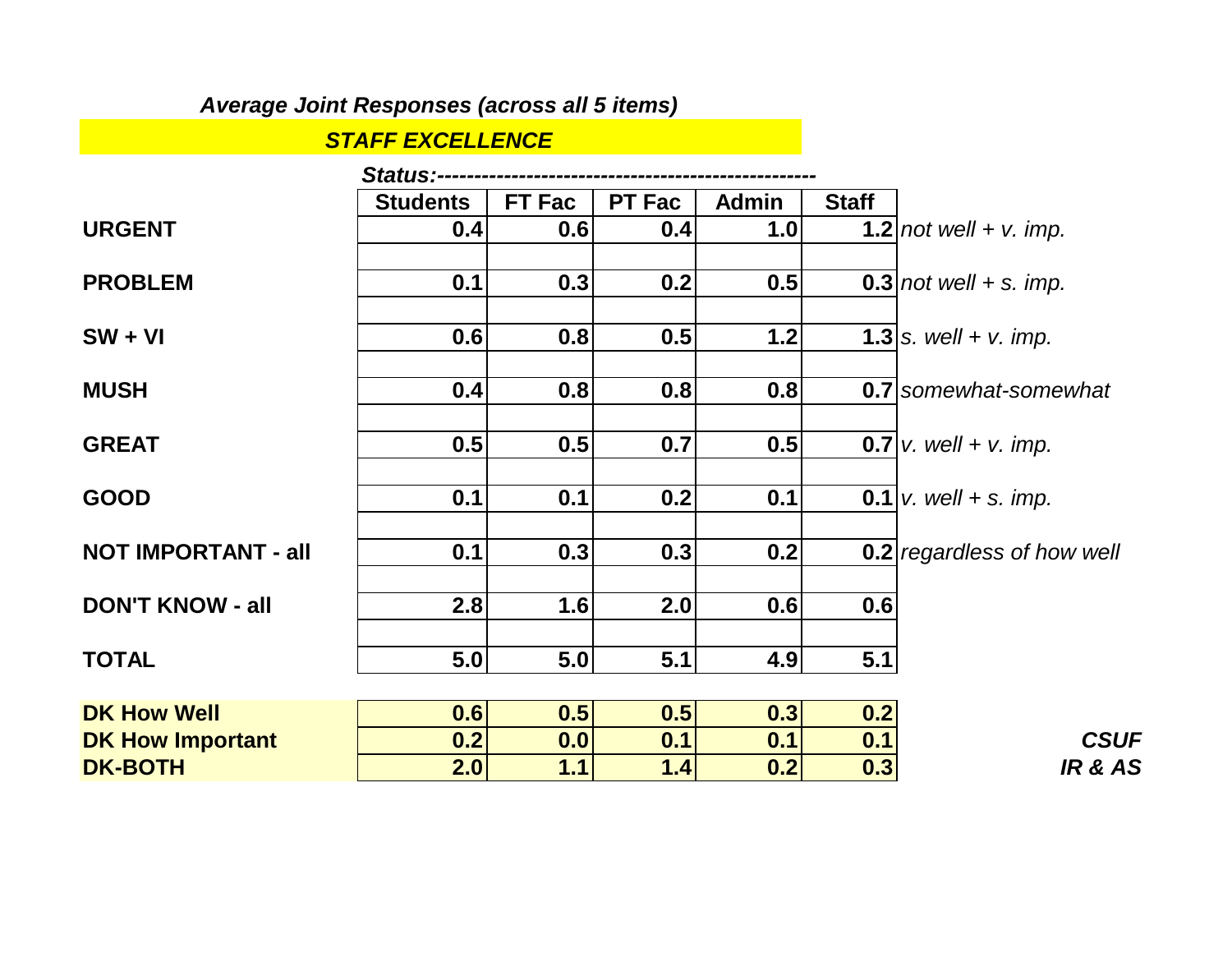| <b>STAFF EXCELLENCE</b>    |                 |               |               |              |              |                                 |
|----------------------------|-----------------|---------------|---------------|--------------|--------------|---------------------------------|
|                            | <b>Students</b> | <b>FT Fac</b> | <b>PT Fac</b> | <b>Admin</b> | <b>Staff</b> |                                 |
| <b>URGENT</b>              | 8%              | 12%           | 8%            | 20%          |              | $24\%$ not well + v. imp.       |
| <b>PROBLEM</b>             | 2%              | 6%            | 4%            | 10%          |              | $6\%$   not well + s. imp.      |
| $SW + VI$                  | 12%             | 16%           | 10%           | 24%          |              | <b>25%</b> s. well + v. imp.    |
| <b>MUSH</b>                | 8%              | 16%           | 16%           | 16%          |              | <b>14%</b> somewhat-somewhat    |
| <b>GREAT</b>               | 10%             | 10%           | 14%           | 10%          |              | <b>14%</b> $ v.$ well + v. imp. |
| <b>GOOD</b>                | 2%              | 2%            | 4%            | 2%           |              | <b>2%</b> $ v.$ well + s. imp.  |
| <b>NOT IMPORTANT - all</b> | 2%              | 6%            | 6%            | 4%           |              | 4% regardless of how well       |
| <b>DON'T KNOW - all</b>    | 56%             | 32%           | 39%           | 12%          | 12%          |                                 |
| <b>TOTAL</b>               | 100%            | 100%          | 100%          | 100%         | 100%         |                                 |
| <b>DK How Well</b>         | 12%             | 10%           | 10%           | 6%           | 4%           |                                 |
| <b>DK How Important</b>    | 4%              | $0\%$         | 2%            | 2%           | 2%           | <b>CSUF</b>                     |
| <b>DK-BOTH</b>             | 40%             | 22%           | 27%           | 4%           | 6%           | <b>IR &amp; AS</b>              |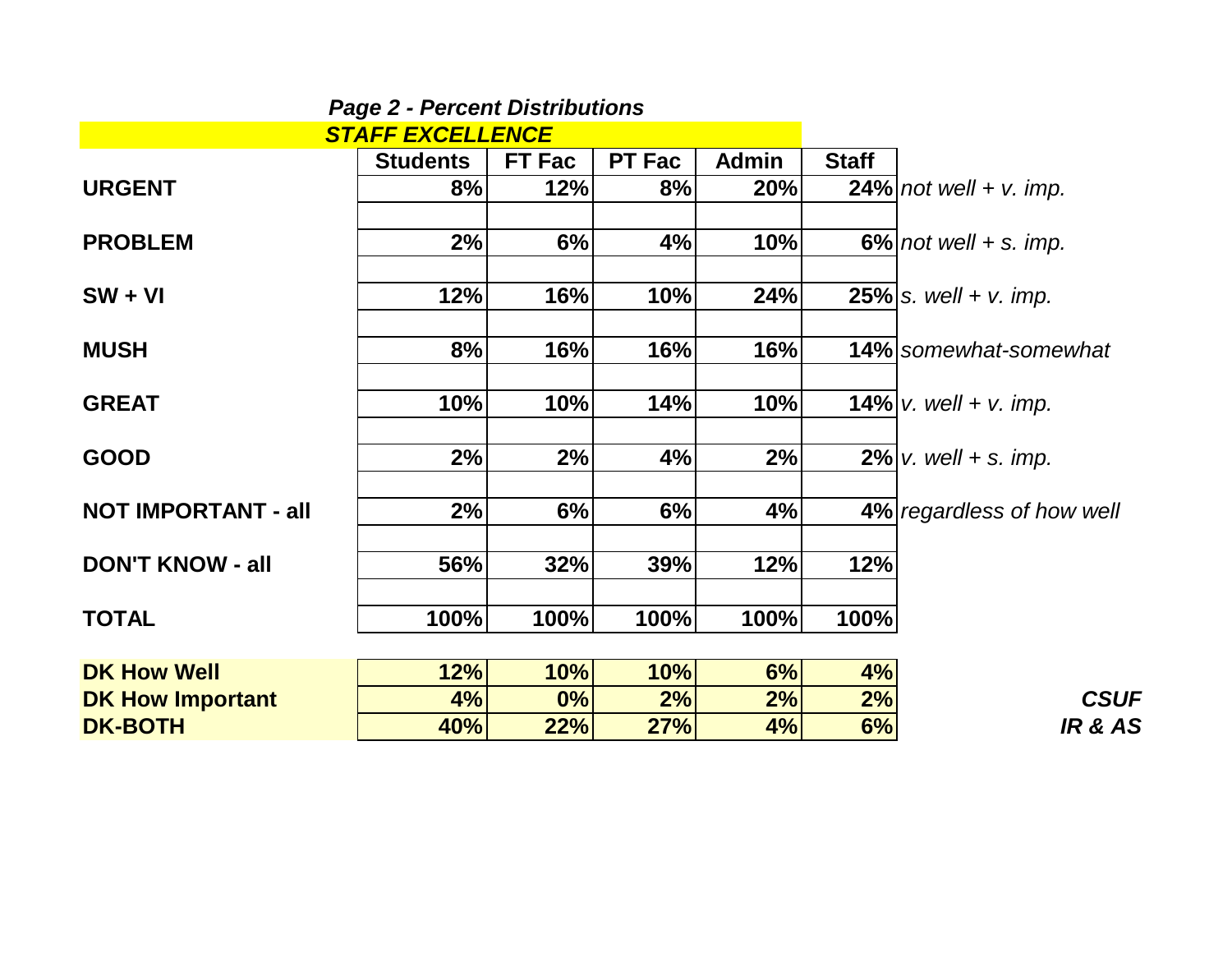# *Average Joint Responses (across all 11 items)*

| <b>PLANNING</b> |  |  |  |  |  |  |  |
|-----------------|--|--|--|--|--|--|--|
|-----------------|--|--|--|--|--|--|--|

|                            | <b>Status:--</b> |               |               |              |              |                                              |
|----------------------------|------------------|---------------|---------------|--------------|--------------|----------------------------------------------|
|                            | <b>Students</b>  | <b>FT Fac</b> | <b>PT Fac</b> | <b>Admin</b> | <b>Staff</b> |                                              |
| <b>URGENT</b>              | 1.8              | 2.2           | 1.4           | 2.8          |              | 1.4   not well + $v$ . imp.                  |
| <b>PROBLEM</b>             | 0.5              | 0.7           | 0.5           | 0.7          |              | $0.4$   not well + s. imp.                   |
| $SW + VI$                  | 2.0              | 2.1           | 2.1           | 2.8          |              | <b>2.6</b>   s. well + v. imp.               |
| <b>MUSH</b>                | 1.2              | 1.8           | 1.7           | 1.5          |              | 1.7 somewhat-somewhat                        |
| <b>GREAT</b>               | 1.7              | 1.2           | $1.2$         | 1.2          |              | <b>1.7</b>   <i>v.</i> well + <i>v.</i> imp. |
| <b>GOOD</b>                | 0.2              | 0.3           | 0.3           | 0.3          |              | <b>0.3</b> v. well + s. imp.                 |
| <b>NOT IMPORTANT - all</b> | 0.4              | 0.7           | 0.4           | 0.3          |              | <b>0.4</b> regardless of how well            |
| <b>DON'T KNOW - all</b>    | 3.1              | 1.9           | 3.5           | 1.3          | 2.5          |                                              |
| <b>TOTAL</b>               | 10.9             | 10.9          | 11.1          | 10.9         | 11.0         |                                              |
| <b>DK How Well</b>         | 0.6              | 0.5           | 0.7           | 0.9          | 0.9          |                                              |
| <b>DK How Important</b>    | 0.5              | 0.2           | 0.3           | 0.0          | 0.2          | <b>CSUF</b>                                  |
| <b>DK-BOTH</b>             | 2.1              | 1.2           | 2.5           | 0.4          | 1.4          | <b>IR &amp; AS</b>                           |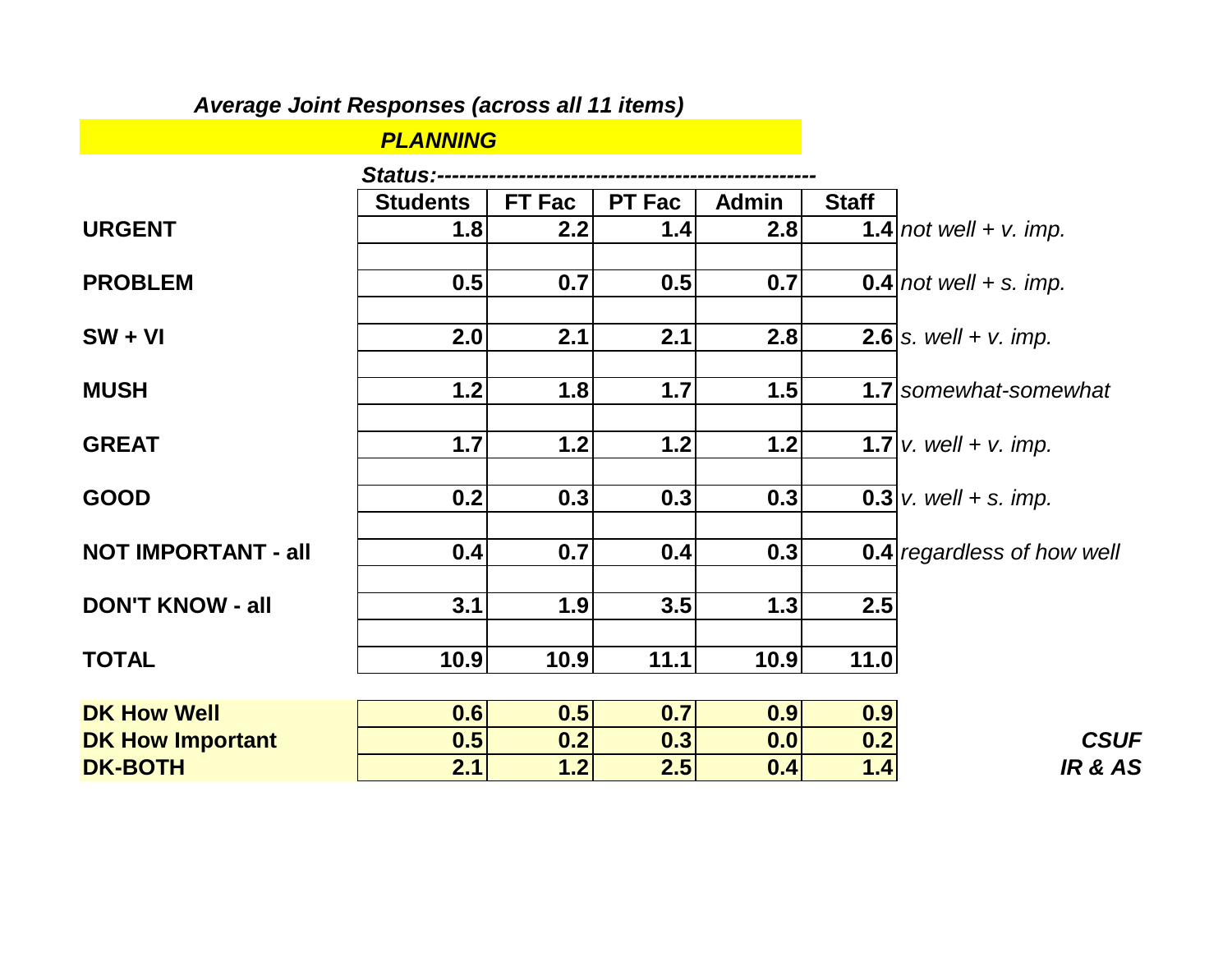|                            | <b>Page 2 - Percent Distributions</b> |        |               |              |              |                                |
|----------------------------|---------------------------------------|--------|---------------|--------------|--------------|--------------------------------|
|                            | <b>PLANNING</b>                       |        |               |              |              |                                |
|                            | <b>Students</b>                       | FT Fac | <b>PT Fac</b> | <b>Admin</b> | <b>Staff</b> |                                |
| <b>URGENT</b>              | 17%                                   | 20%    | 13%           | 26%          |              | $13\%$   not well + v. imp.    |
| <b>PROBLEM</b>             | 5%                                    | 6%     | 5%            | 6%           |              | $4\%$   not well + s. imp.     |
| $SW + VI$                  | 18%                                   | 19%    | 19%           | 26%          |              | <b>24%</b>   s. well + v. imp. |
| <b>MUSH</b>                | 11%                                   | 17%    | 15%           | 14%          |              | <b>15%</b> somewhat-somewhat   |
| <b>GREAT</b>               | 16%                                   | 11%    | 11%           | 11%          |              | 15% $v.$ well + v. imp.        |
| <b>GOOD</b>                | 2%                                    | 3%     | 3%            | 3%           |              | $3\%$ v. well + s. imp.        |
| <b>NOT IMPORTANT - all</b> | 4%                                    | 6%     | 4%            | 3%           |              | 4% regardless of how well      |
| <b>DON'T KNOW - all</b>    | 28%                                   | 17%    | 32%           | 12%          | 23%          |                                |
| <b>TOTAL</b>               | 100%                                  | 100%   | 100%          | 100%         | 100%         |                                |
| <b>DK How Well</b>         | 6%                                    | 5%     | 6%            | 8%           | 8%           |                                |
| <b>DK How Important</b>    | 5%                                    | 2%     | 3%            | 0%           | 2%           | <b>CSUF</b>                    |
| <b>DK-BOTH</b>             | 19%                                   | 11%    | 23%           | 4%           | 13%          | <b>IR &amp; AS</b>             |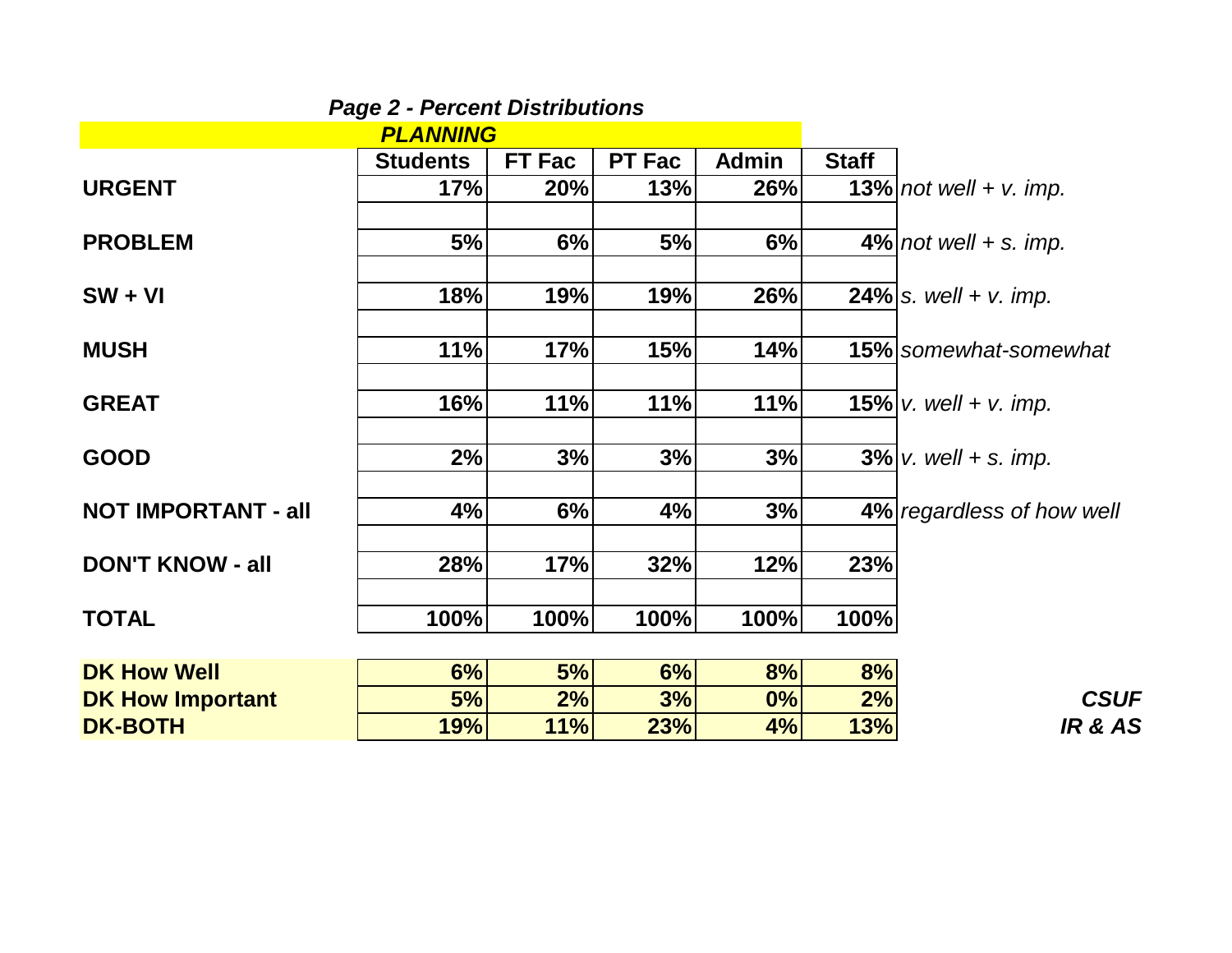### *Average Joint Responses (across all 11 items)*

#### *COMMUNITY*

|                            | Status:--       |               |               |              |              |                                            |
|----------------------------|-----------------|---------------|---------------|--------------|--------------|--------------------------------------------|
|                            | <b>Students</b> | <b>FT Fac</b> | <b>PT Fac</b> | <b>Admin</b> | <b>Staff</b> |                                            |
| <b>URGENT</b>              | 1.0             | 0.8           | 0.4           | 1.3          |              | $0.7$ not well + v. imp.                   |
| <b>PROBLEM</b>             | 0.6             | 0.8           | 0.6           | 0.7          |              | $0.5$   not well + s. imp.                 |
| $SW + VI$                  | 1.2             | 1.6           | 1.3           | 2.6          |              | <b>1.7</b>   s. well + v. imp.             |
| <b>MUSH</b>                | 1.1             | 2.2           | 1.8           | 2.0          |              | <b>1.6</b> somewhat-somewhat               |
| <b>GREAT</b>               | 1.3             | 0.9           | 1.1           | 0.9          |              | <b>1.3</b> <i>v. well</i> + <i>v. imp.</i> |
| <b>GOOD</b>                | 0.2             | 0.3           | 0.4           | 0.2          |              | <b>0.3</b> v. well + s. imp.               |
| <b>NOT IMPORTANT - all</b> | 0.6             | 0.9           | 0.6           | 0.6          |              | <b>0.4</b> regardless of how well          |
| <b>DON'T KNOW - all</b>    | 5.0             | 3.5           | 4.8           | 2.7          | 4.4          |                                            |
| <b>TOTAL</b>               | 11.0            | 11.0          | 11.0          | 11.0         | 10.9         |                                            |
| <b>DK How Well</b>         | 0.8             | 0.8           | 1.2           | 1.6          | 1.5          |                                            |
| <b>DK How Important</b>    | 0.4             | 0.2           | 0.2           | 0.0          | 0.2          | <b>CSUF</b>                                |
| <b>DK-BOTH</b>             | 3.7             | 2.5           | 3.4           | 1.1          | 2.7          | <b>IR &amp; AS</b>                         |